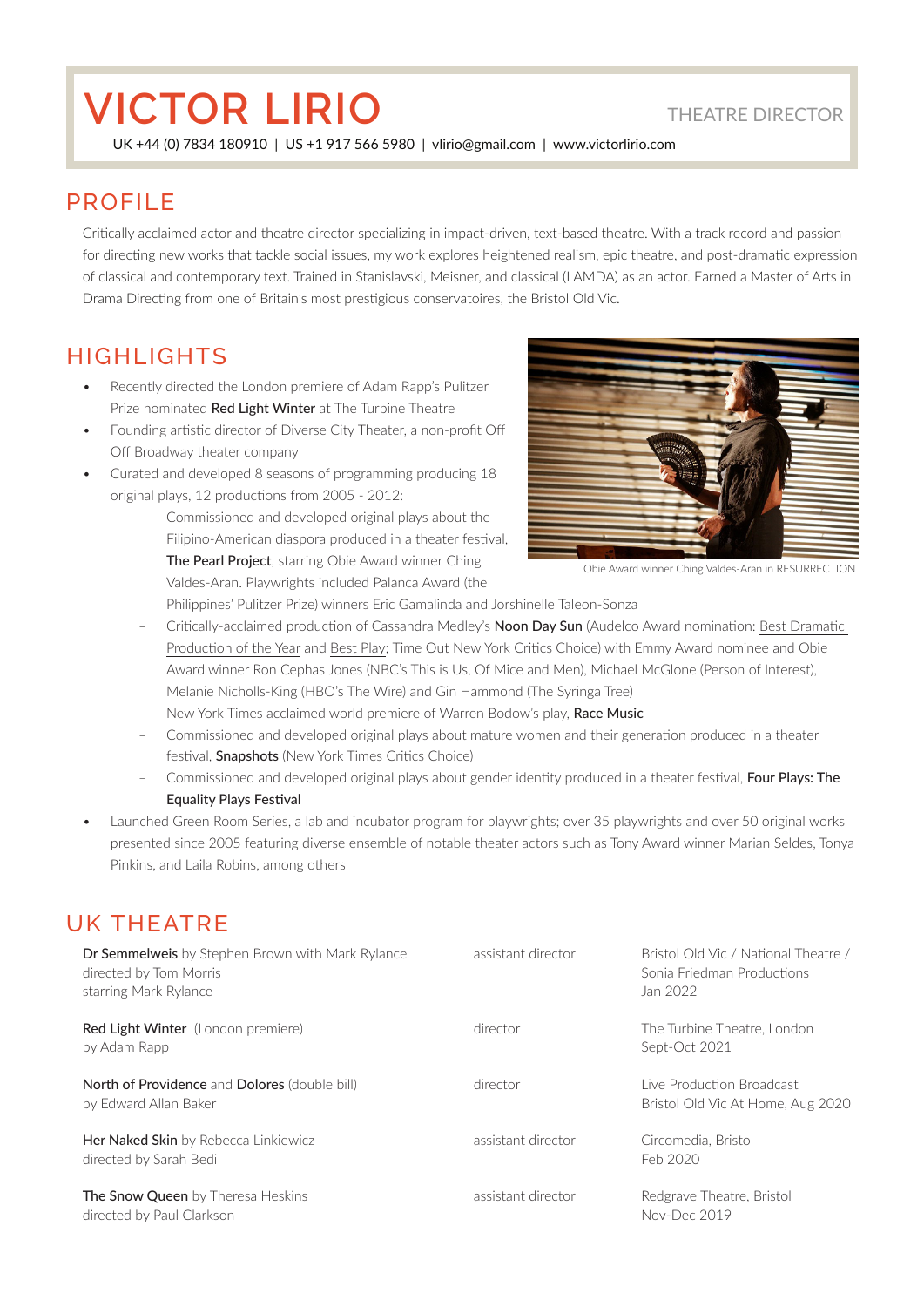# **"THEATRE AT ITS TRANSFORMING BEST"**

# **REVIEWS**

#### "**Strong ensemble work directed by Victor Lirio** ...

RACE MUSIC's examination of race's continued, if shifting, influence in America adds perspective to that national conversation that just doesn't seem to end." -NEW YORK TIMES CRITICS CHOICE

"**Directed by Victor Lirio with a tough mind and sensitivity** ... Bodow's music reaches its crescendoing coda ... A POLISHED ENSEMBLE!" -Theatermania

"**Under the unblinking direction of Victor Lirio**, this drama explores how racism insidiously infiltrates our culture and contaminates our private and personal lives ... SOLID ACTING ENSEMBLE." -Theatrescene.net

"**Under Victor Lirio's lyrical direction**, Gin Hammond manages to artfully show Zena's conflict, and not just her artifice; Obie Award Winner Ron Cephas Jones, using Reuben's past shame to motor his present determination, gives a performance of fierce honesty ... Deftly layering melodrama over a headier look at the invention of identity, NOON DAY SUN shines brightly.'

- Aaron Riccio, Time Out New York Critics Choice (featured on NBC's Saturday Morning Show)

> "Seductive!" - NEW YORK TIMES

"**Director Victor Lirio sure-handedly directs Cassandra Medley's stark material** … " - David Finkle, Theatermania

"I see at least 100 shows a year, but rarely do I walk out of the theatre feeling as uplifted as I did after seeing this provocative, beautifully acted play Monday night. It was the rare experience of seeing a production that is first rate in every way. NOON DAY SUN is theatre at its transforming best.

"Medley's play, **under the insightful direction of Victor Lirio**, is involving from start to finish. NOON DAY SUN gives human faces and human hearts to the issues of racism and the search for identity.' - Retta Blaney, Drama Desk Critic

#### "NOON DAY SUN SHINES A BRIGHT LIGHT!

**Elegantly directed by Victor Lirio**, all of the characters are richly detailed and three-dimensional ... one of this season's early great performances!"

- Scott Siegel, Talkinbroadway.com/Drama Desk Critic

## **NOON DAY SUN**

"VICTOR LIRIO is one of the finest directors I have worked with in all of my twenty-five years of being produced in New York's Off and Off-Off Broadway Theatre.

"From the very onset of meeting and working with Victor, his penetrating insight guided me in finding and shaping the nuances I sought to convey in my script. Victor was able to probe the play's thematic intentions in such a gifted manner, and helped me realize themes of race, class, and ethnic identity that NOON DAY SUN portrays. His perceptions about specific scenes, character moments, and transitions that warranted further exploration and revision all facilitated my polish of the final draft of the now published full-length play.

NOON DAY SUN was nominated for the prestigious August Wilson Audelco Award 2008 for Best Dramatic Production of the Year and Best Play, received critics choice recommendations from NBC Television and Time-out New York's 'notable plays for the 2008 summer season.'"

> -CASSANDRA MEDLEY Award-winning playwright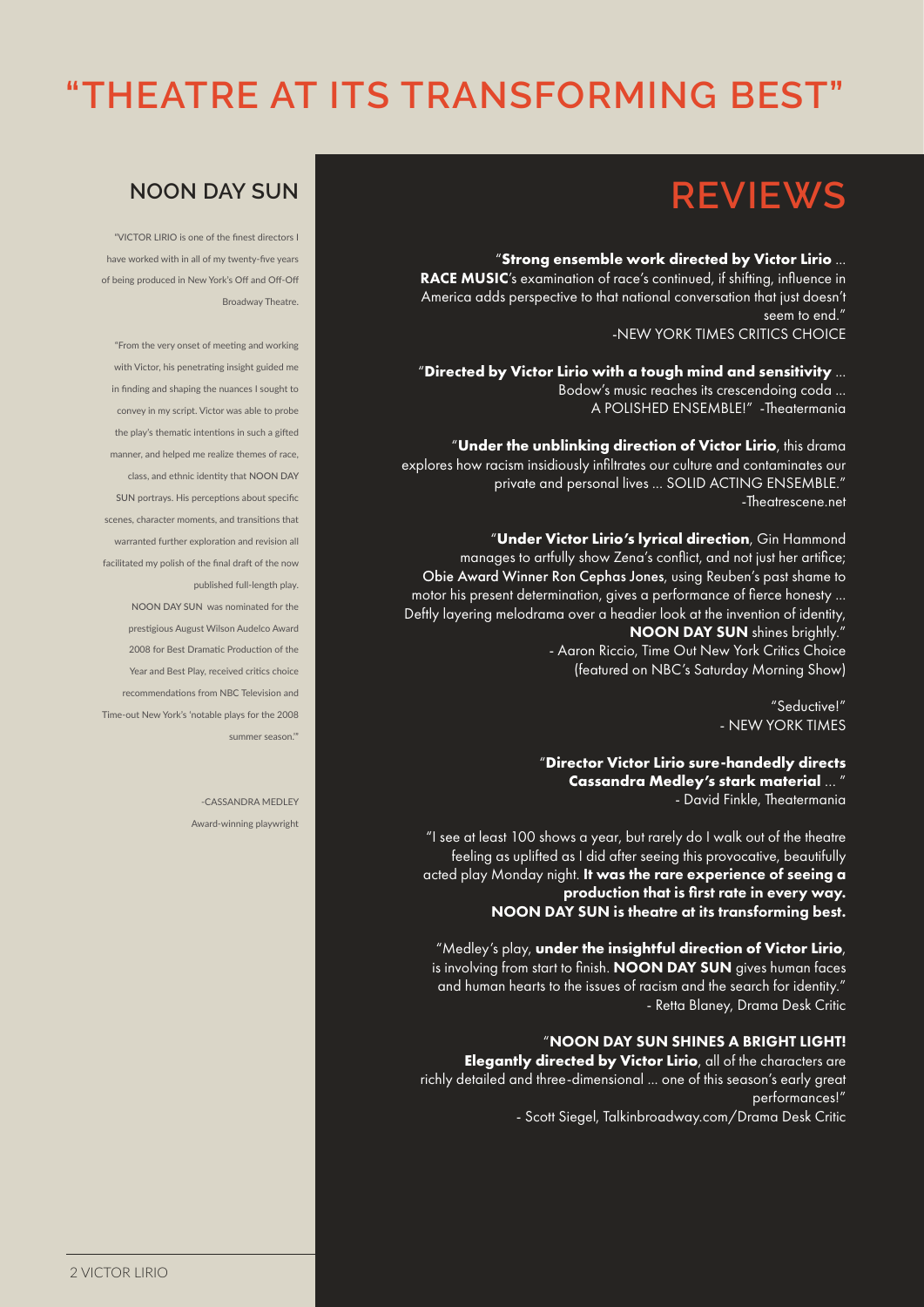## NEW YORK THEATRE

Islander | associate & resident director Book by Stewart Melton Music & lyrics by Finn Anderson Playhouse 46 (transfer from Southwark Playhouse, London)

Race Music by Warren Bodow Diverse City Theater Co. The Beckett Theatre, New York \*\* New York Times Critics Choice

Noon Day Sun by Cassandra Medley Diverse City Theater Co. The Beckett Theatre, New York \*\* Time Out New York Critics Choice

Coming Up for Air by Cassandra Medley Ensemble Studio Theatre, New York starring Tony Award winner Tonya Pinkins

The Oldest Boy by Sarah Ruhl Miami Theater Center, Mainstage

The Mercy Seat by Neil LaBute Miami Theater Center, The SandBox

Pilgrims Musa & Sheri In The New World by Yussef El Guindi DCT Green Room Series Manhattan Theatre Club Studios, NYC

Mad Honey by Amy Hartman DCT Green Room Series Abingdon Theatre, New York City

The Adventures Of Faux Designer Handbag by Christine Toy Johnson Leviathan Lab Center Stage, New York City

Paper Son by Christine Toy Johnson DCT Green Room Series The Barrow Group, New York City

Returning The Bones by Gin Hammond DCT Green Room Series The Barrow Group, New York City

**Quarter Century Baby by Kristine Reves** DCT Green Room Series Ensemble Studio Theatre, New York City

How To Cook Adobo by Jorshinelle Taleon-Sonza DCT Green Room Series Ensemble Studio Theatre, New York City

Ready, Aim, Fire by Kristine Reyes Leviathan Lab, New York City (part of Actors Equity Diversity Program) production photos by Carlo Damocles



Emmy Award winner Ron Cephas Jones in NOON DAY SUN



Tian Chaudhry in RED LIGHT WINTER (photo: Craig Fuller)



Lee Blessing's TWO ROOMS